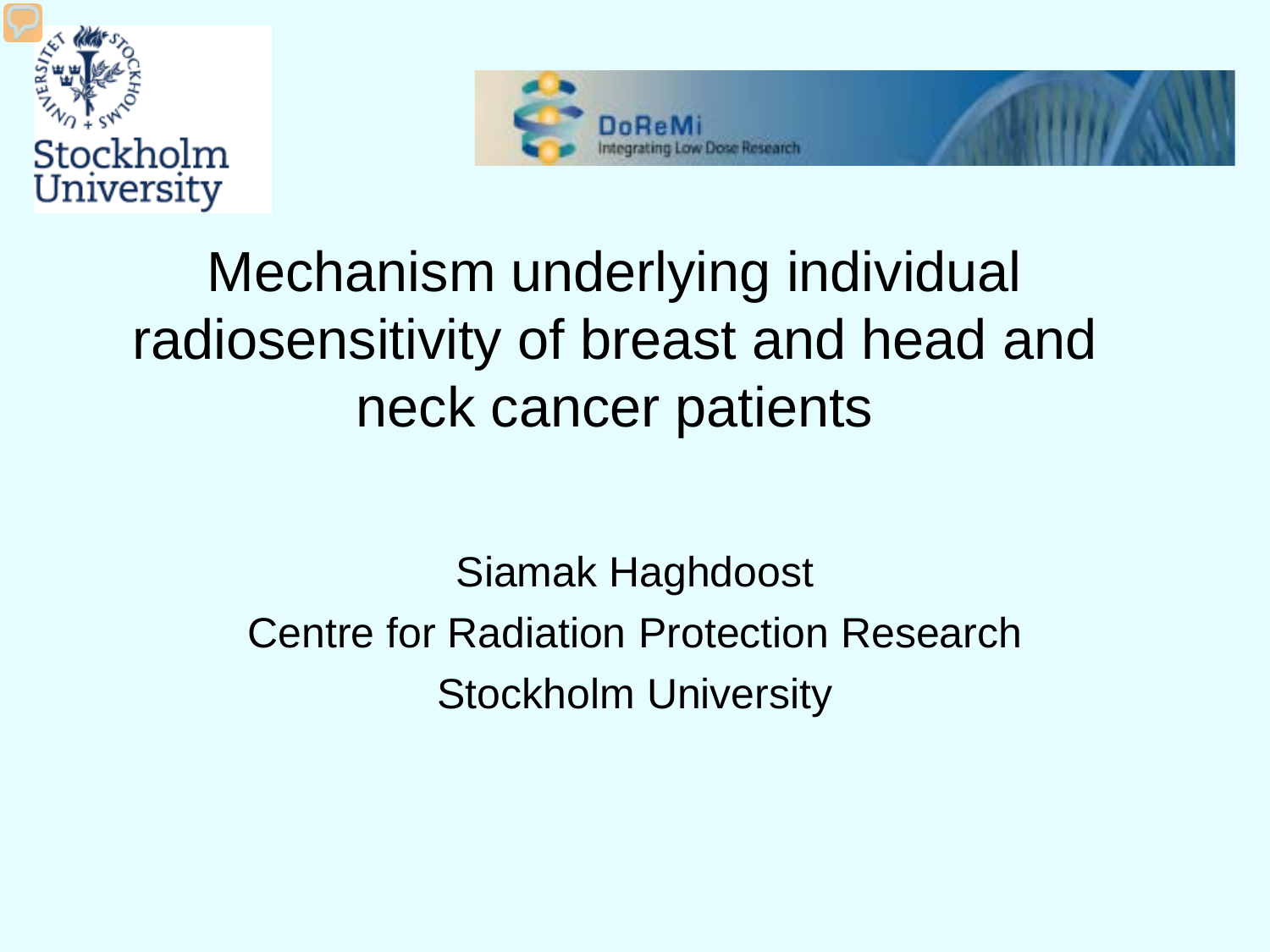

## WP6 DoReMi **Individual variability in susceptibility to cancer (WP 6)**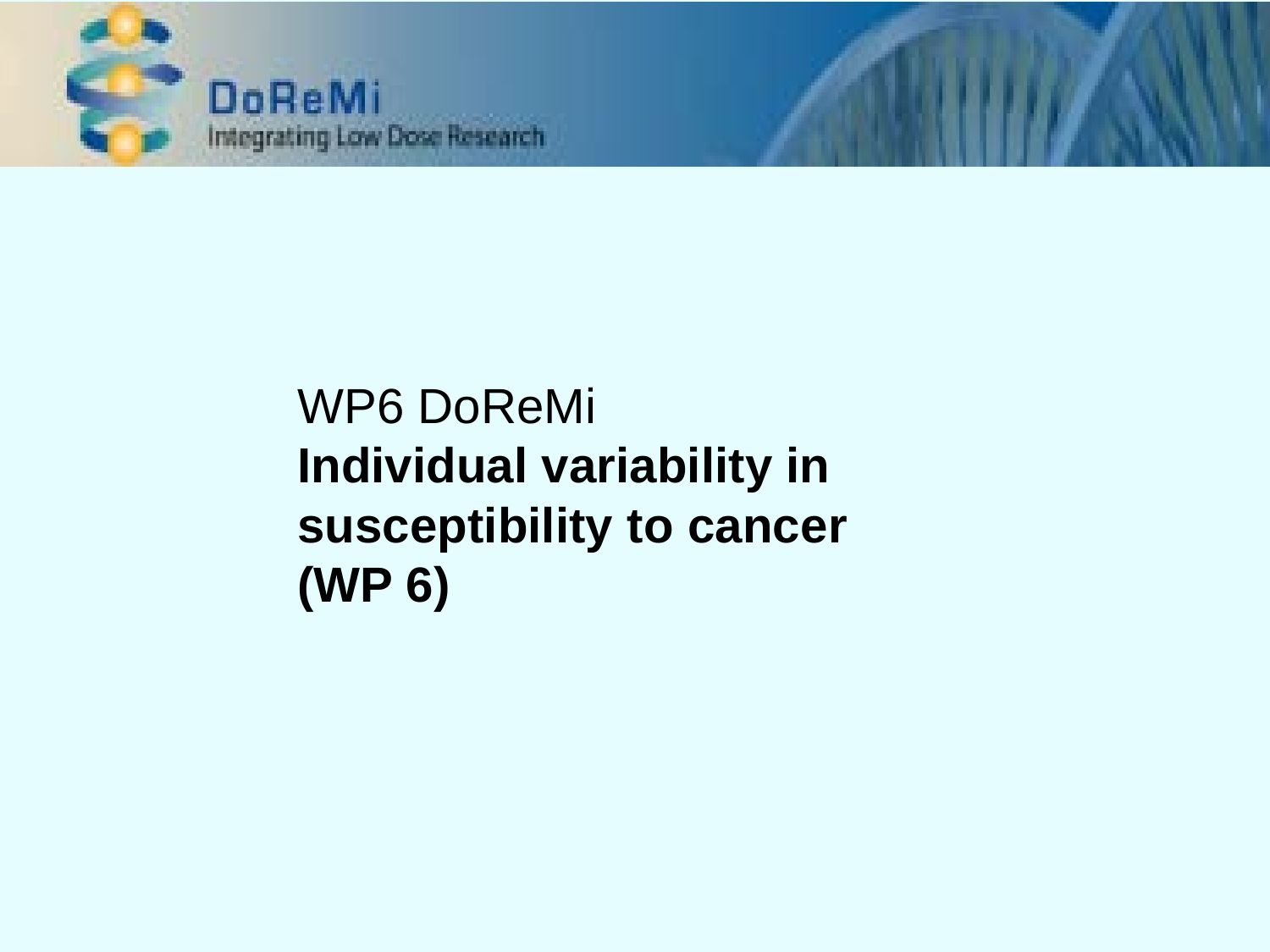### The overall objectives for WP6 are

• To provide the experimental evidence to incorporate the influence of genetic modifiers, age and gender on cancer risk ,at low doses and low dose rates, to radiation protection practices

• To coordinate activities with cross-workpackage programs in molecular epidemiology, dosimetry and systems biology.

• To integrate WP6 research with activities from national and EURATOM sponsored research into the HLEG roadmap through the preparation of open calls for scientific projects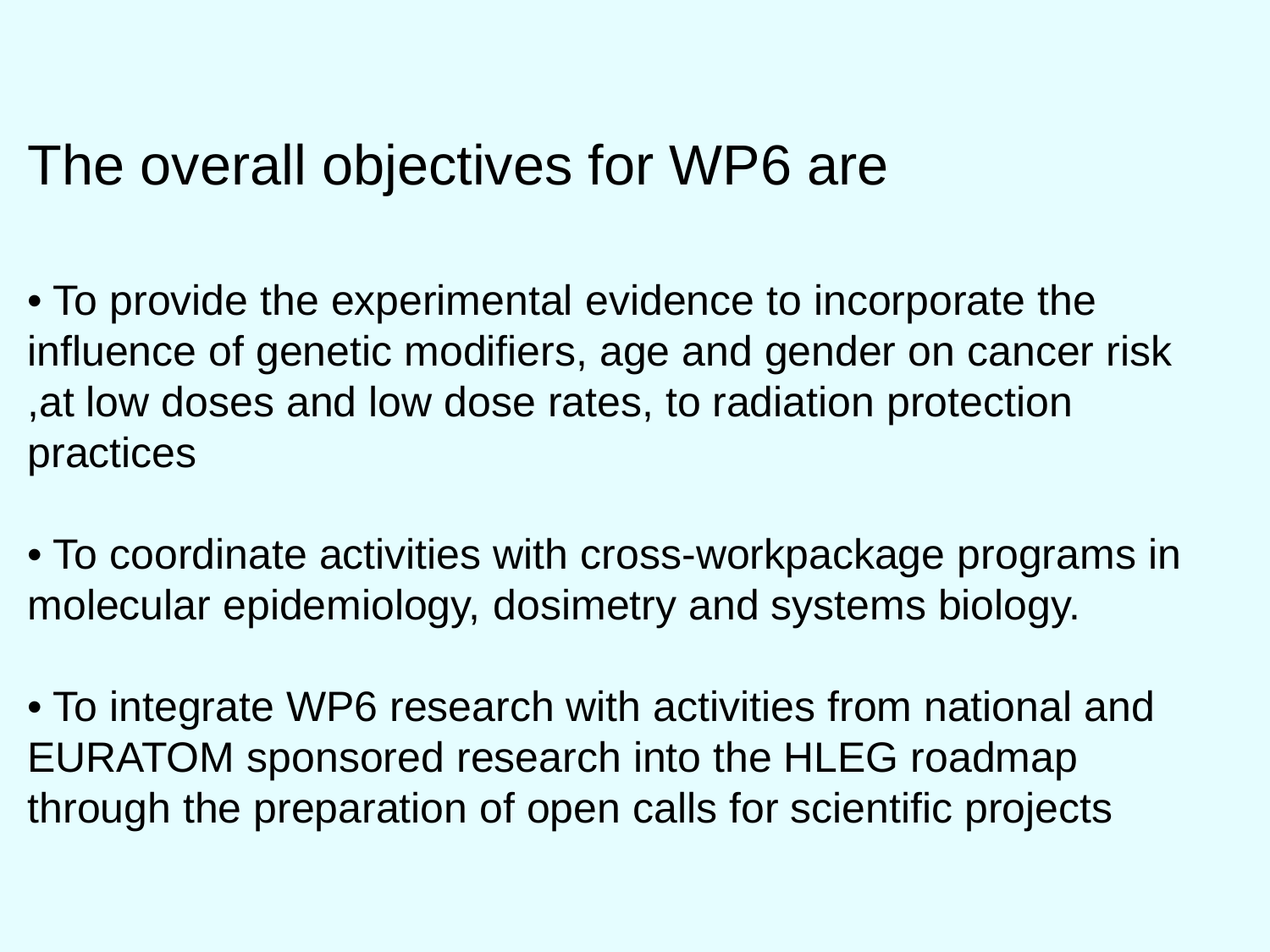**Description of WP6 tasks**

*Task 6.1 Molecular epidemiological studies to address the role of individual genetic variation in determining susceptibility to low doses (Starting Year 1).* 

*Task 6.2 Identification of genetic modifiers of individual cancer susceptibility and their mechanisms of action*

*Task 6.3 Modelling of the effects on risk prediction models due to changes in biological processes influenced by genetic variability*

*Task 6.4 The effect of genetic modifiers on carcinogenesis following low dose rate exposure*

*Task 6.5 Contribution of genetic and epigenetic mechanisms that indirectly influence susceptibility to radiation-induced cancer*

*Xxxx Task 6.11: RADSENS*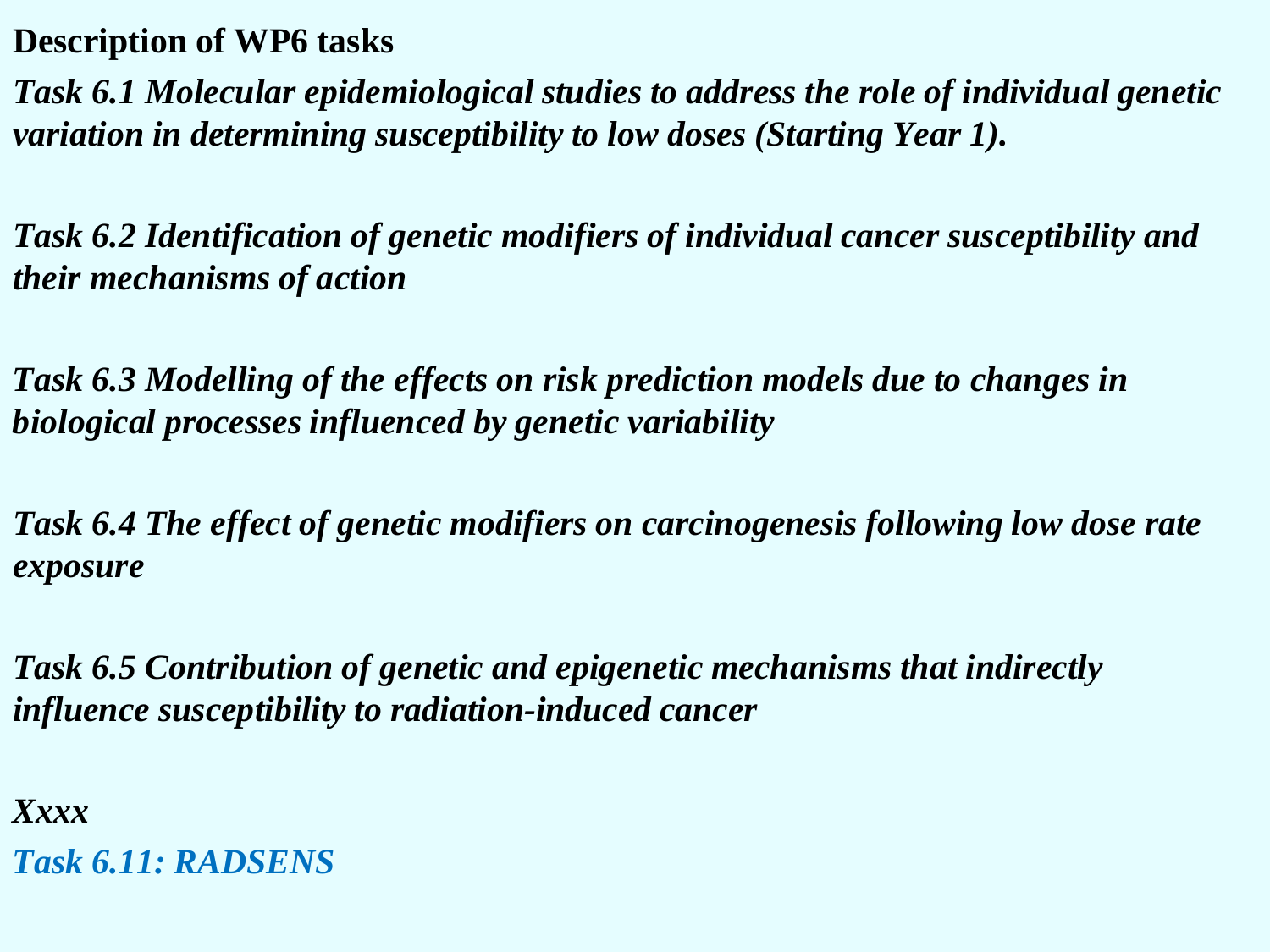```
Poster 2-PS2D-12 (Tuesday, May 26th) 
Investigation of radiosensitivity in healthy controls, AT 
patients and prostate cancer patients. Presenter: Lisa White
```
### **Poster 4-PS1B-52 (Thursday May 28th) Low dose effects in peripheral blood lymphocytes with Raman spectroscopy. Presenter: Dr Jane Bryant**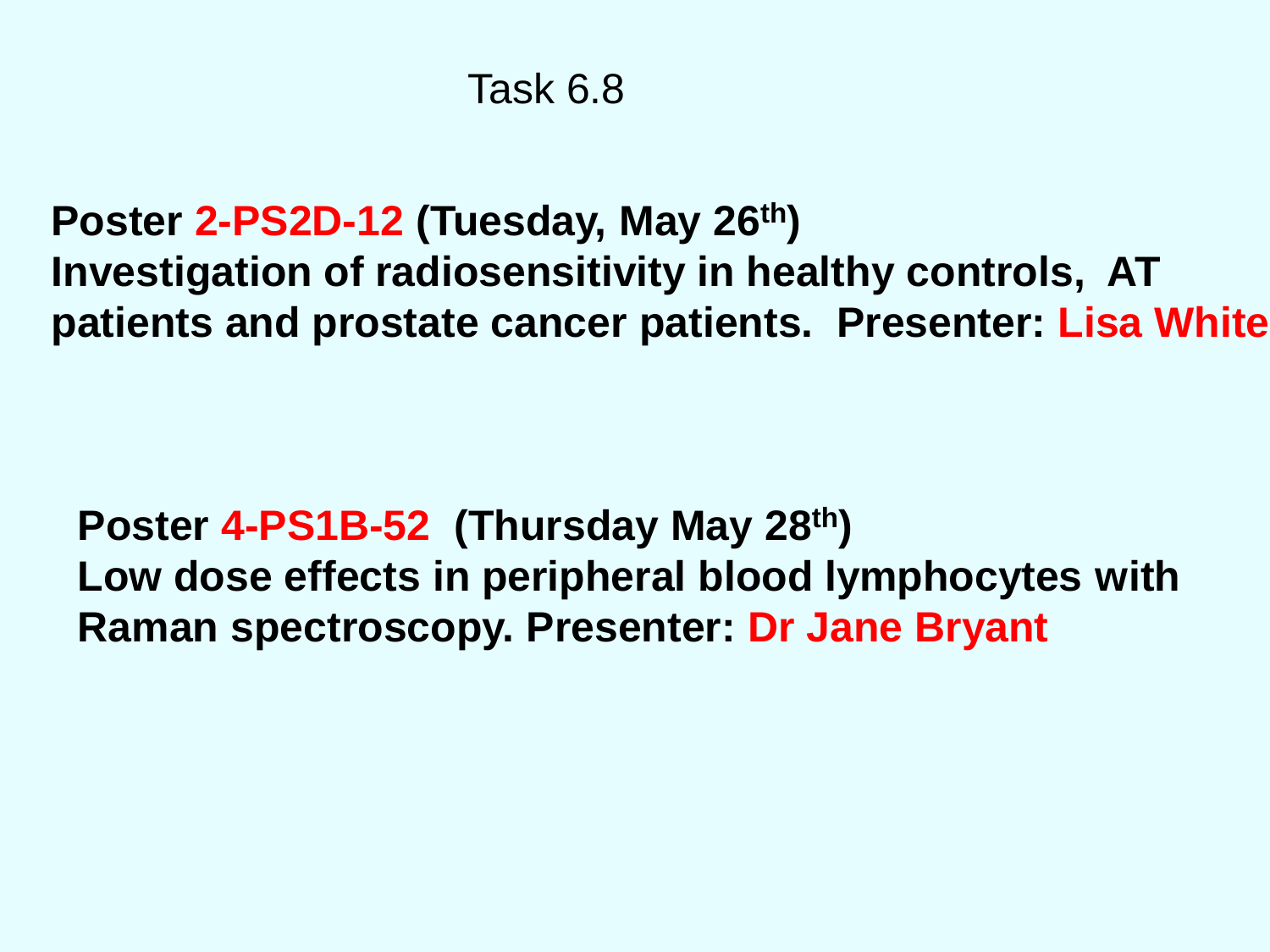# Aims of Radsens:

- What pathways triggered by low dose radiation (mGy range)
- What pathways differing sensitive/non sensitive patients

## Longterm aim:

• To have predictive assay to be able to distinguish between extreme sensitive normal normal senstive patients

# Cohorts?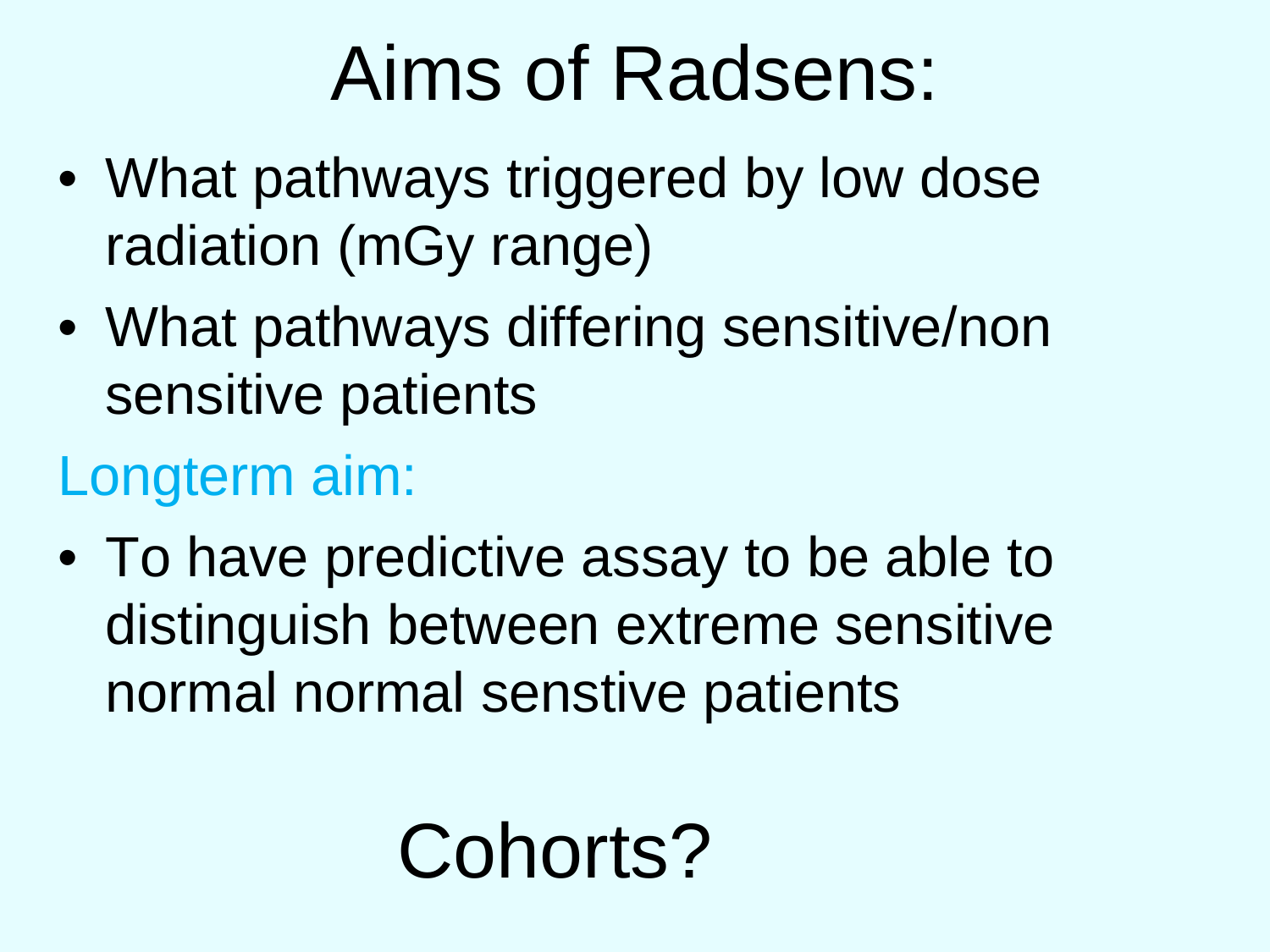

Bernett, G, et. al. 2009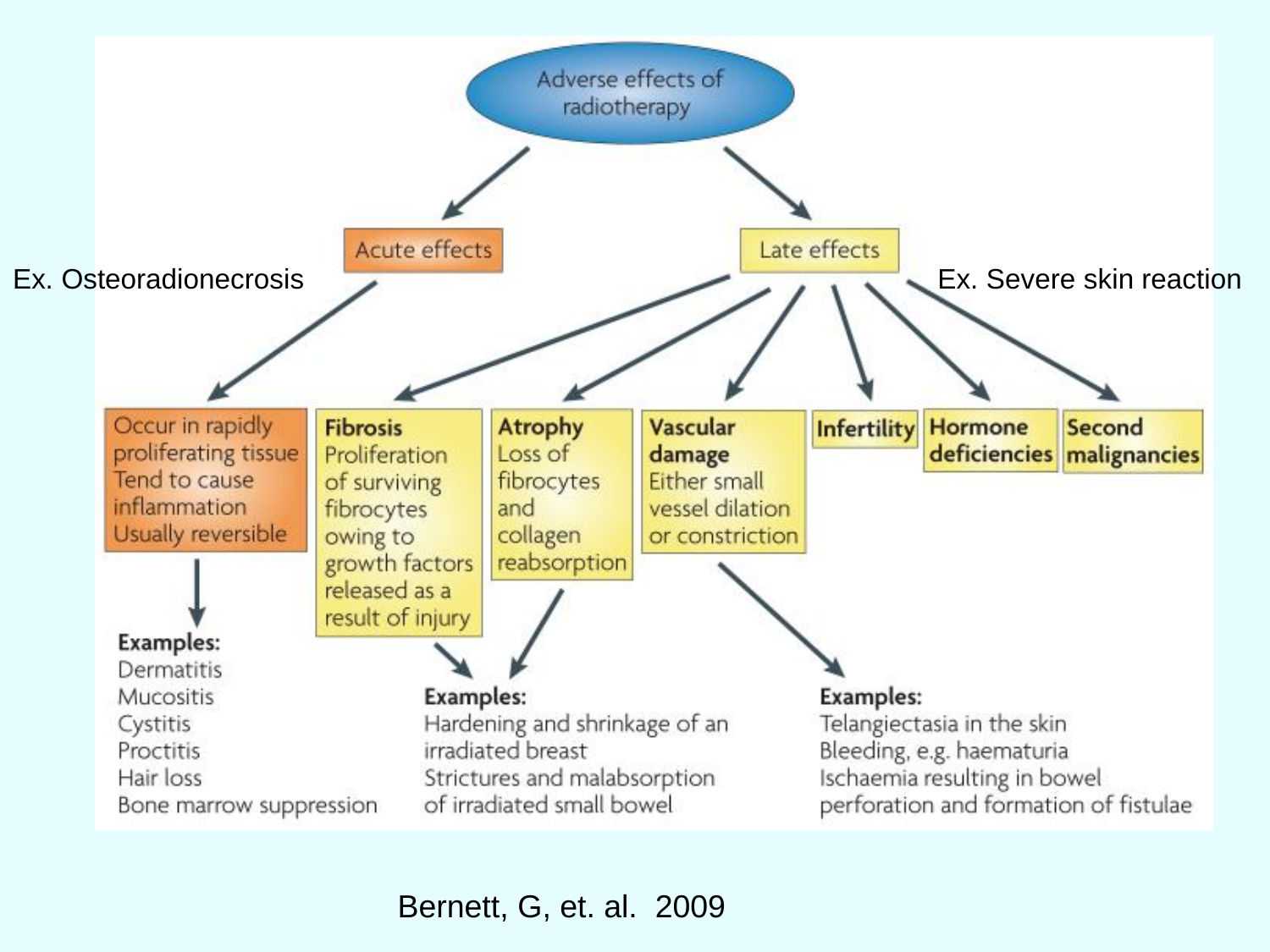### Mechanistical studies

## Experimental design

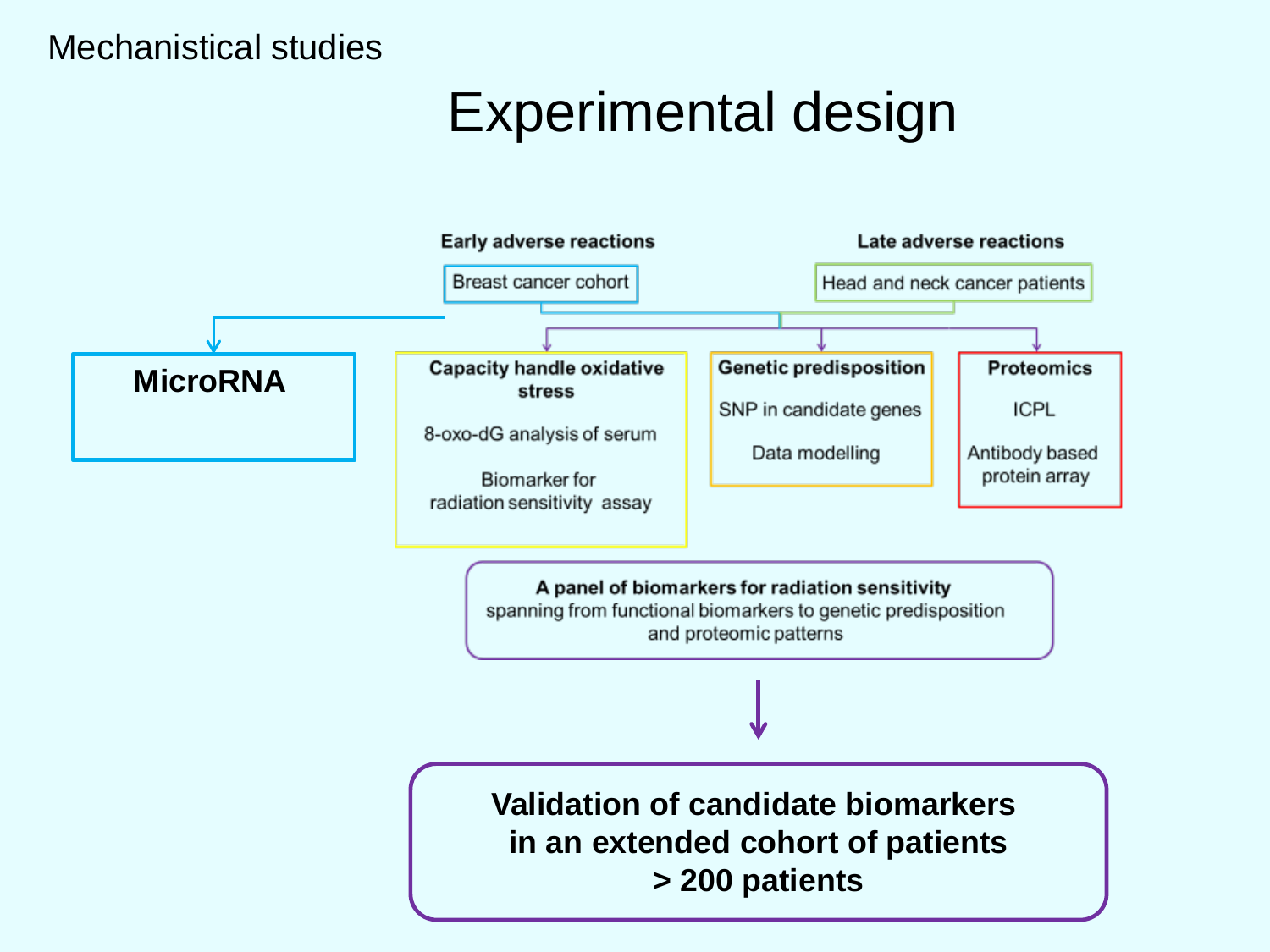## Breast cancer cohort



S Skiöld et.al. 2013 Mut. Res. 30; 756 (1-2): 152-7

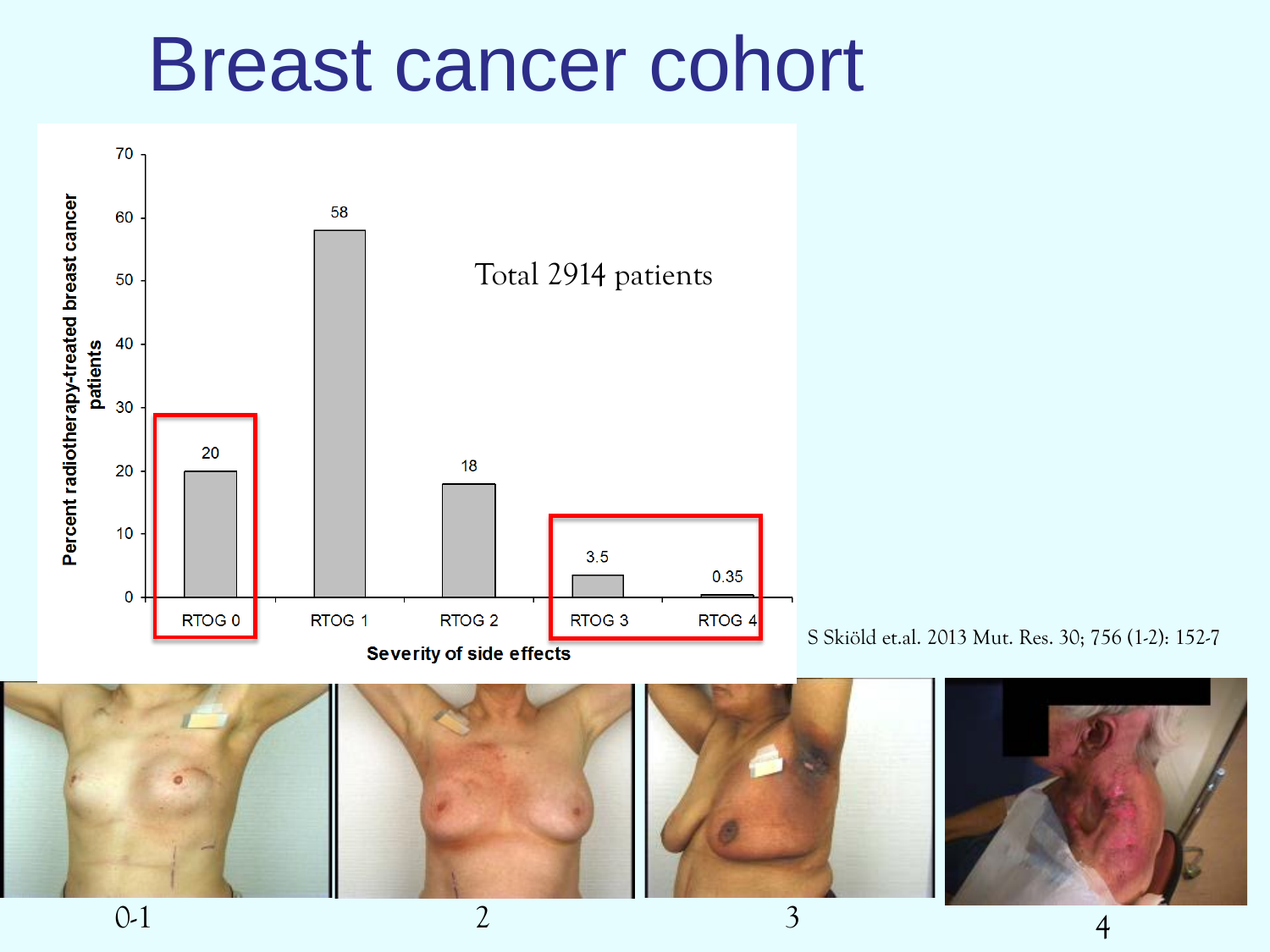## Head and neck cancer cohort







The incidence for ORN is ~5%

It is a late adverse effect to radiotherapy occurring 1-10 years after the end of the treatment.

There are ~280 new cases/year of head and neck cancer in Stockholm, Sweden

Available:

37 patients with osteoradionecrosis (ORN) and 37 matched controls.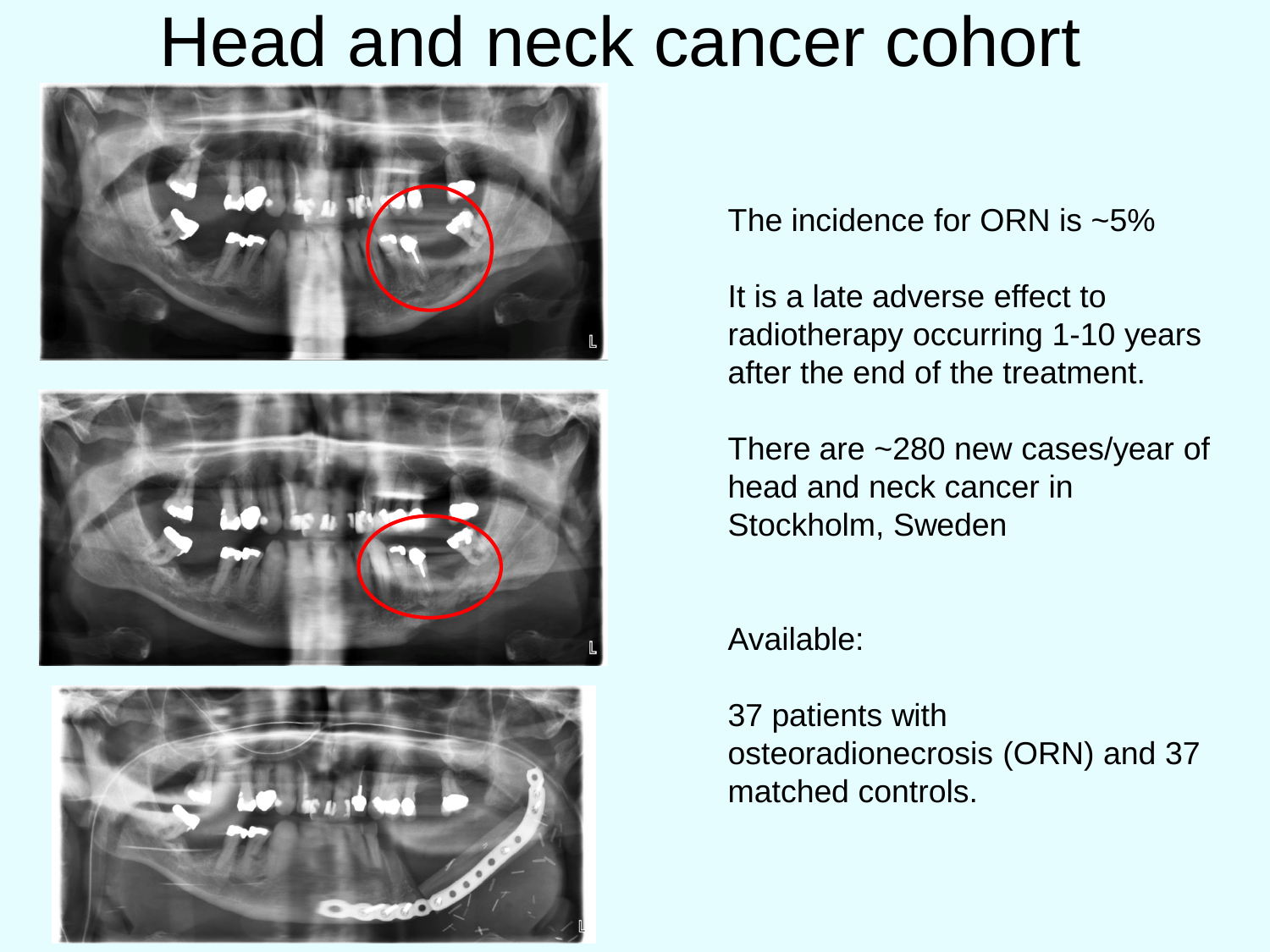Radiosensitive group: High background levels and low therapy related increase of urinary 8-oxo-dG



Non-sensitive group: Low background levels and high therapy related increase of urinary 8-oxo-dG



#### Intl. J. of Radiation Oncology, Biology, Physics, 2001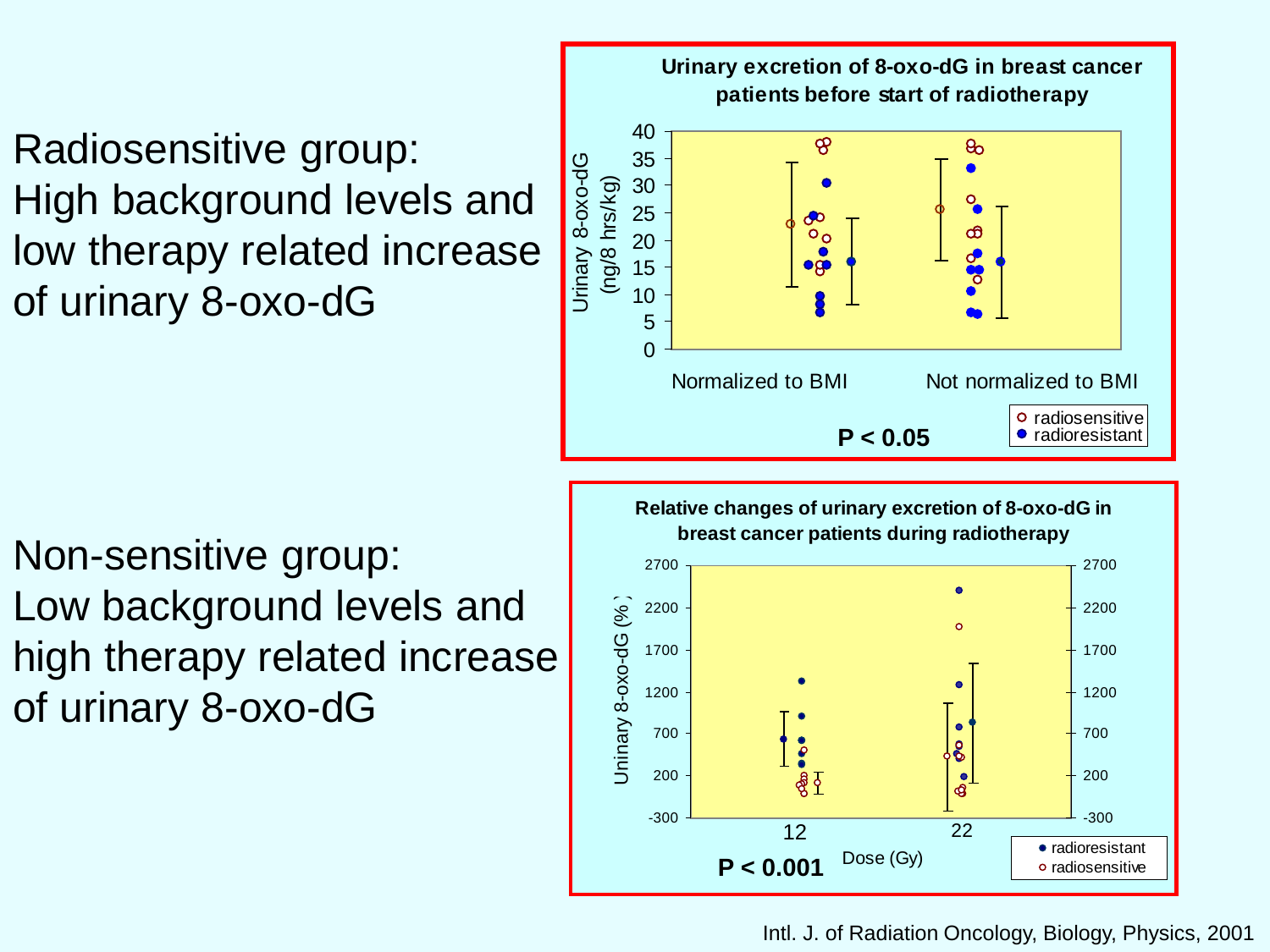

Skiöld, S. et. al. Mut. Res. 2013.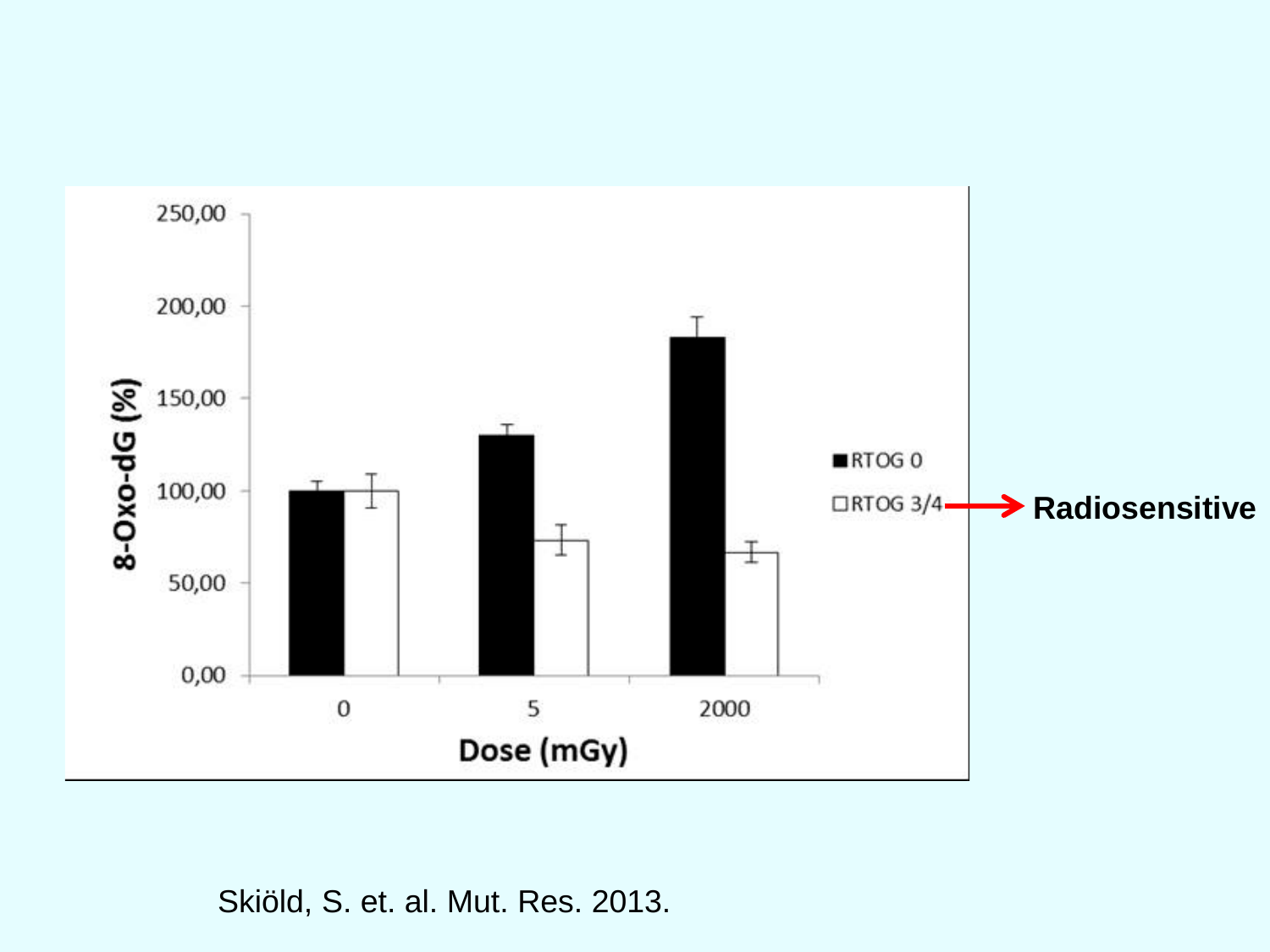### **RTOG0** Pooled from 9 donors after IR and protein isolation  $\Omega$  $\mathbf{1}$ 150 mGy mGy mGy Triplex ICPL labelling comparing the control to the irradiated samples.

### RTOG<sub>4</sub>



Triplex ICPL labelling comparing the control to the irradiated samples

Duplex labelling comparing the non irradiated controls of the two groups

Collaboration with Dr. Soile Tapio, Germany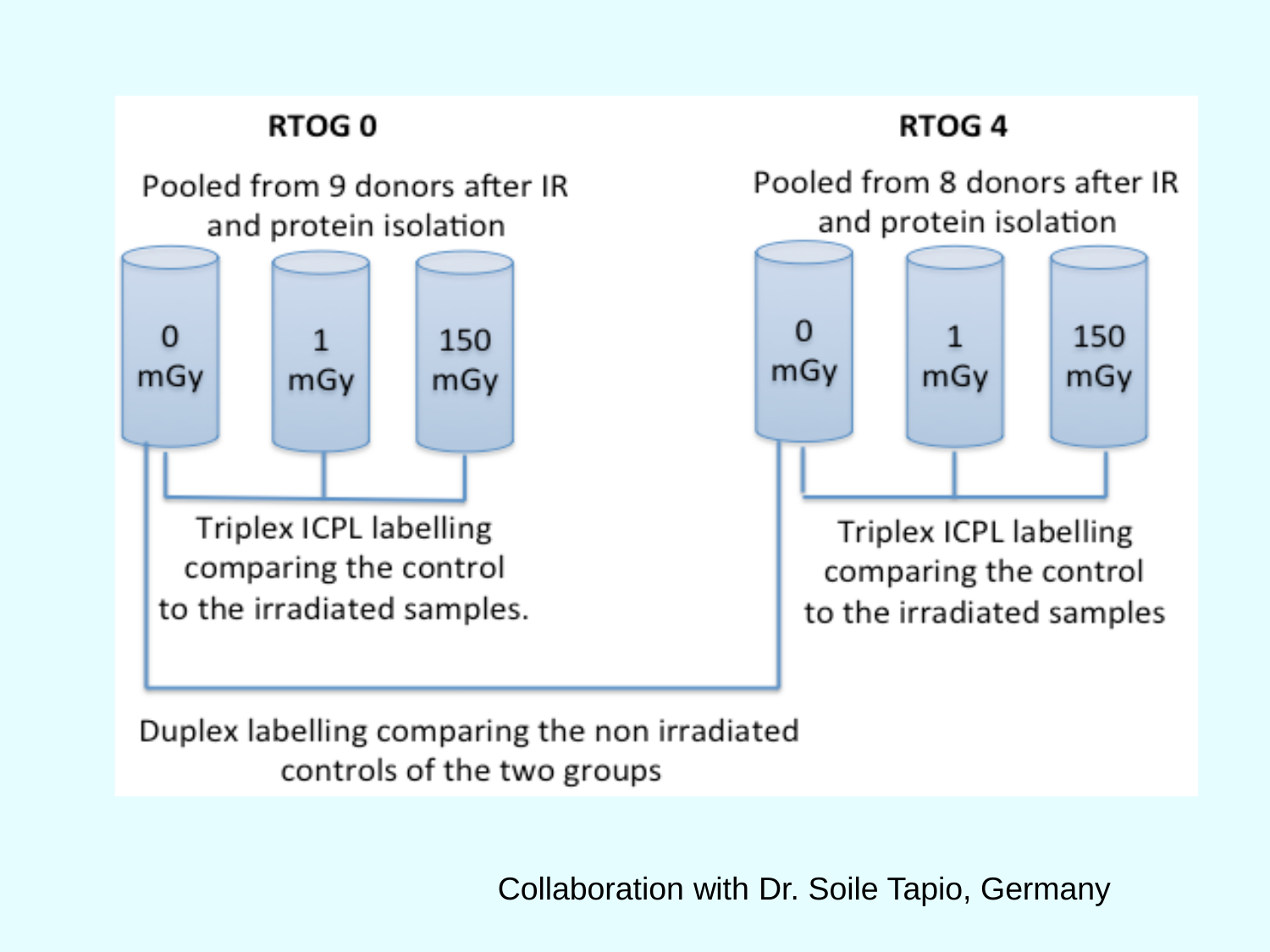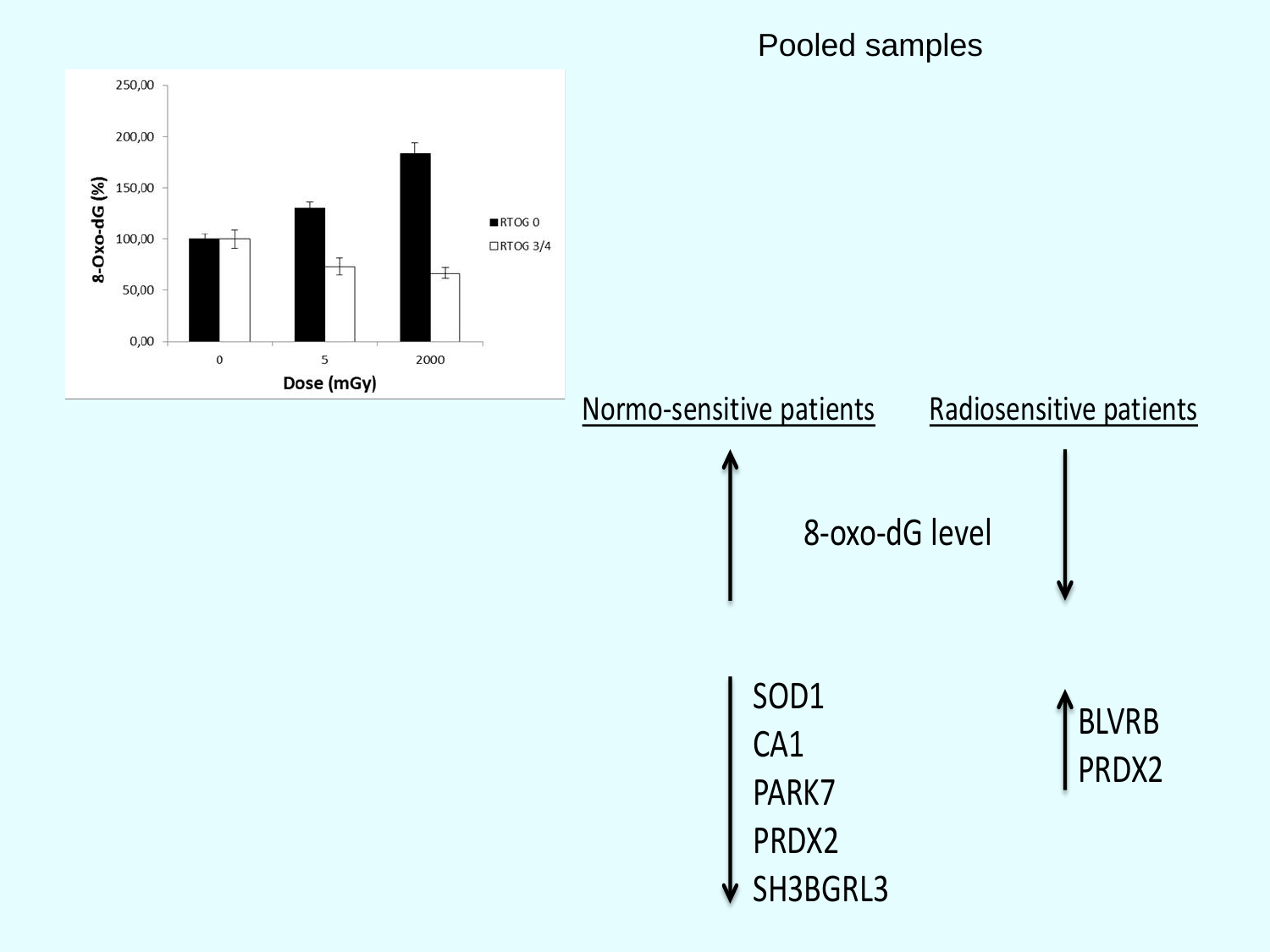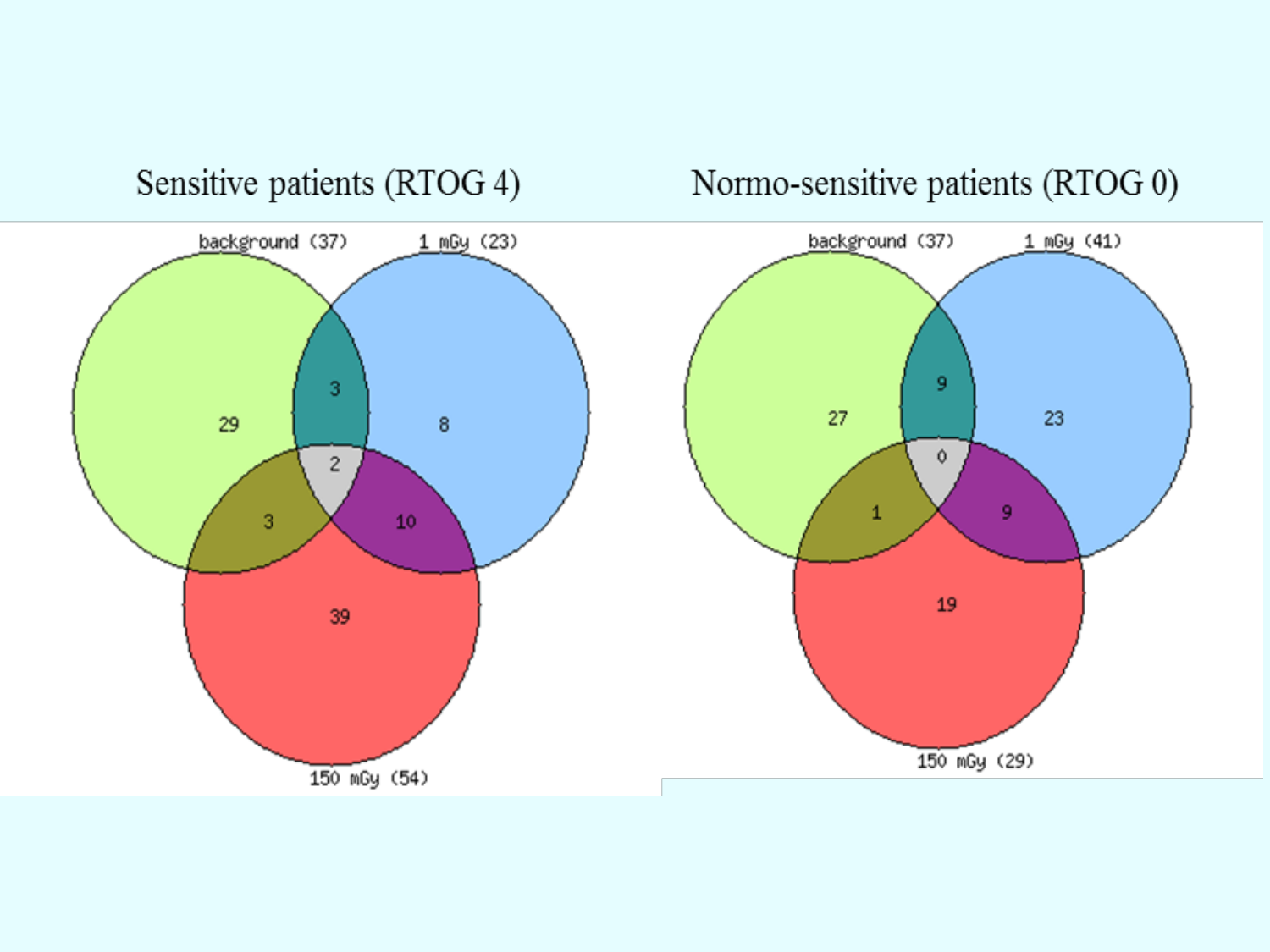1 mGy gamma radiation affects several protein expression in cells from normosensitive related to:

- Oxidative stress / NRF2-mediated oxidative stress response,
- Decreased transmembrane potential of mitochondria and mitochondrial membrane

**Unique proteomic signature for radiation sensitive patients; a comparative study between normo-sensitive and radiation sensitive breast cancer patients** <u>[Sara Skiölda](http://www.sciencedirect.com/science/article/pii/S0027510714002085) [Omid](http://www.sciencedirect.com/science/article/pii/S0027510714002085) [Azimzadehb](http://www.sciencedirect.com/science/article/pii/S0027510714002085), [Juliane Merl-Pham](http://www.sciencedirect.com/science/article/pii/S0027510714002085)e [Ingemar Naslund](http://www.sciencedirect.com/science/article/pii/S0027510714002085)[d](http://www.sciencedirect.com/science/article/pii/S0027510714002085%23aff0020), Peter</u> <u>[Wersall](http://www.sciencedirect.com/science/article/pii/S0027510714002085)<sup>[d](http://www.sciencedirect.com/science/article/pii/S0027510714002085%23aff0020)</sup>, [Elisabet Lidbrink](http://www.sciencedirect.com/science/article/pii/S0027510714002085)<sup>d</sup>, [Soile Tapio](http://www.sciencedirect.com/science/article/pii/S0027510714002085)<sup>[b](http://www.sciencedirect.com/science/article/pii/S0027510714002085%23aff0010)</sup>[,Mats](http://www.sciencedirect.com/science/article/pii/S0027510714002085) [Harms-Ringdahl](http://www.sciencedirect.com/science/article/pii/S0027510714002085)<sup>[a](http://www.sciencedirect.com/science/article/pii/S0027510714002085%23aff0005)</sup>, <u>[Siamak](http://www.sciencedirect.com/science/article/pii/S0027510714002085)</u></u> [Haghdoost](http://www.sciencedirect.com/science/article/pii/S0027510714002085)<sup>[a](http://www.sciencedirect.com/science/article/pii/S0027510714002085%23aff0005),</sup> Mutation Research. 2014,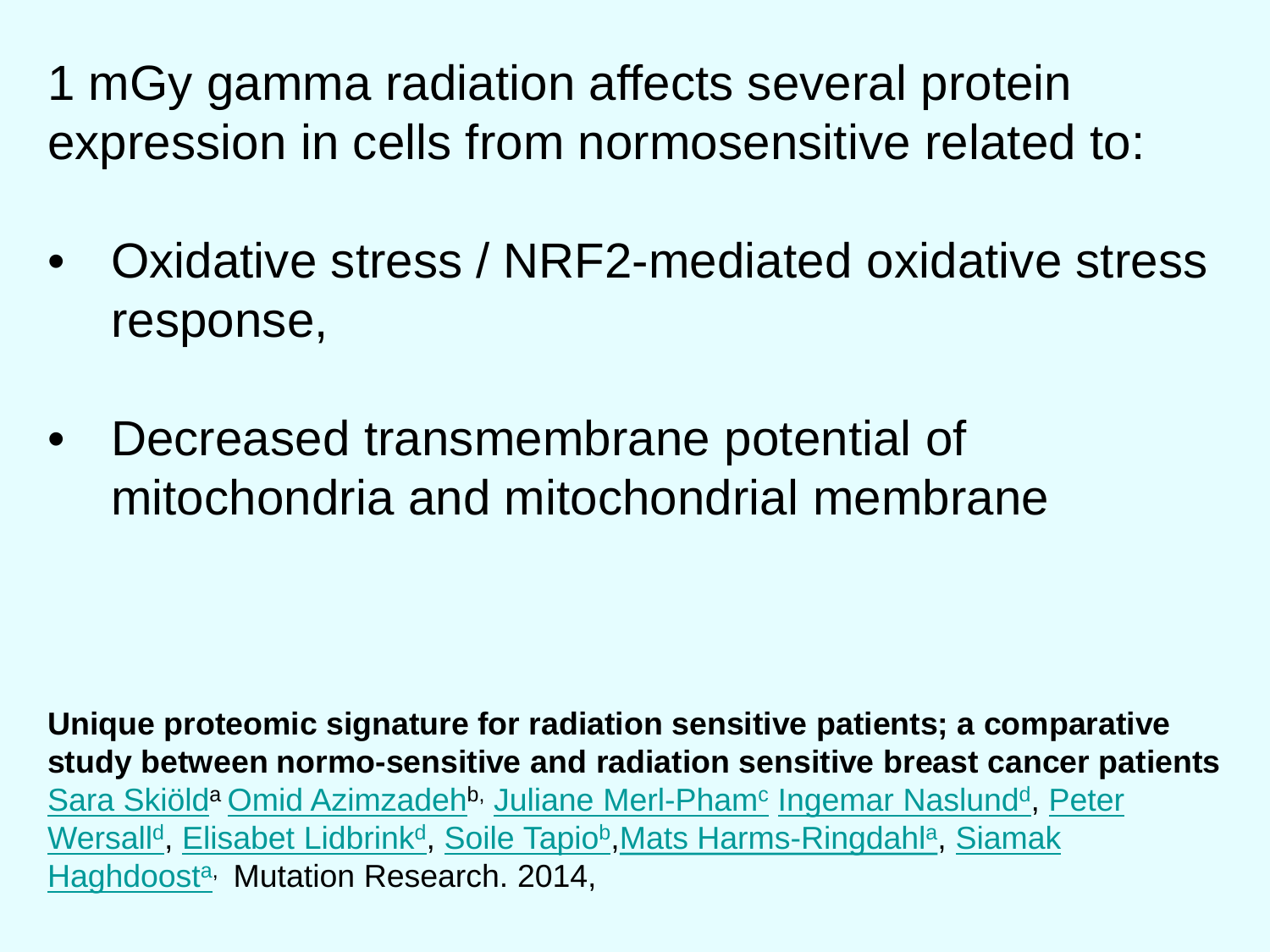

Investigating 58 point mutations (SNPs) previously implicated in side effects to RT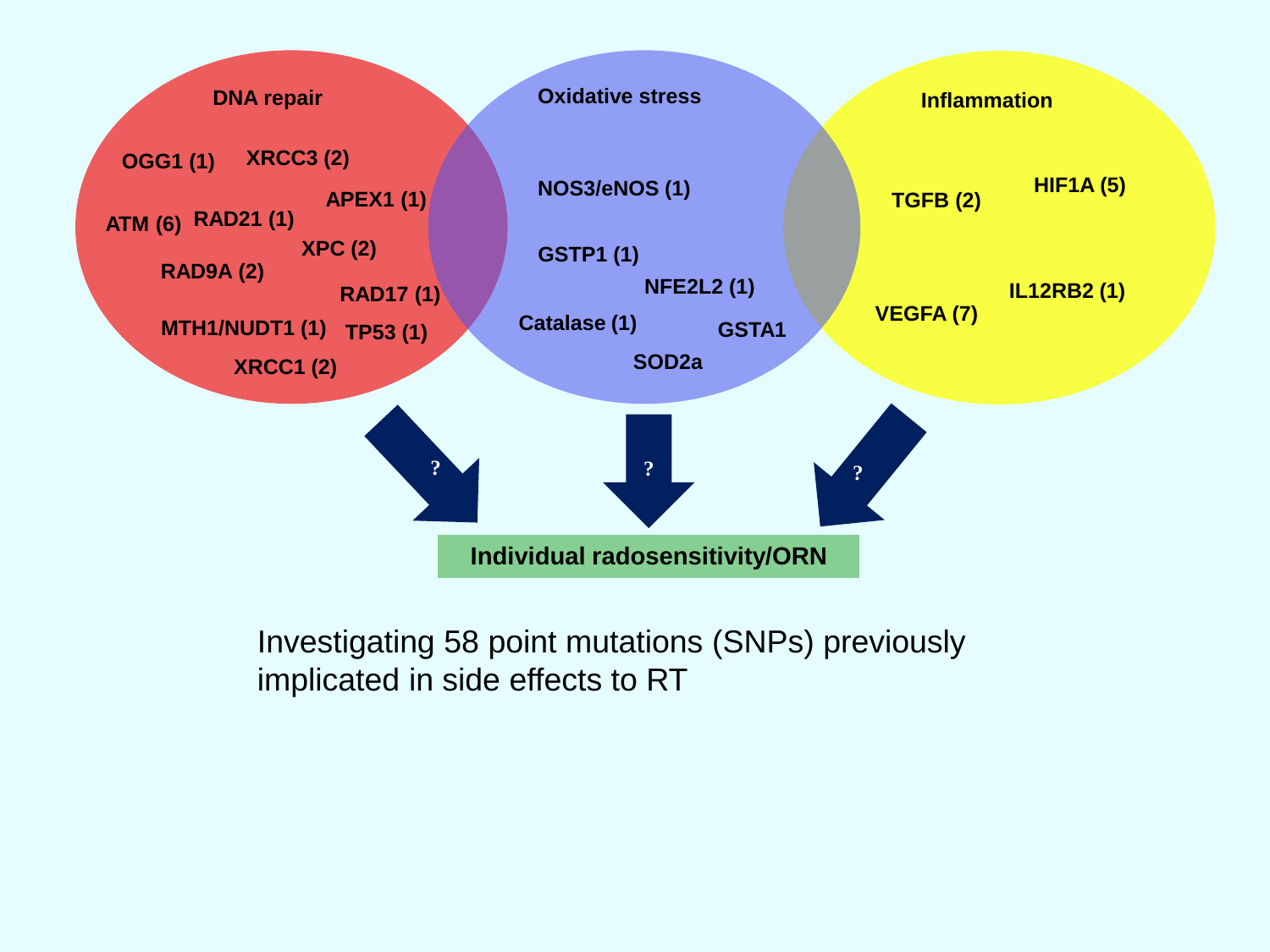

Danielsson, D. et. al. 2014, head and neck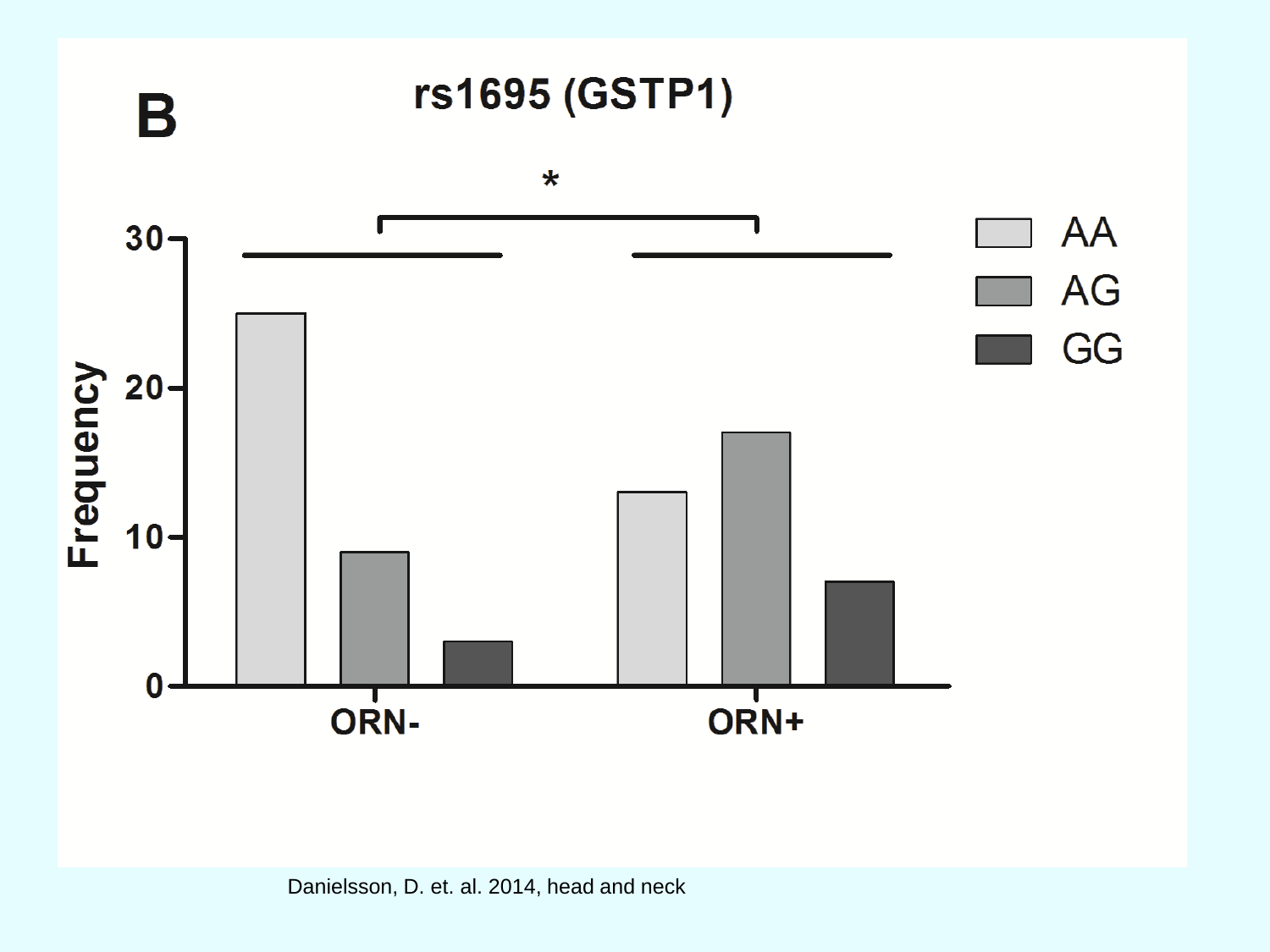### miRNAs as biomarker for individual radiosensitivity (RADSENS)



miRnome analysis:1152 miRNAs

| sample          |                |
|-----------------|----------------|
| RTOG 3/ RTGO 0  | 20 down, 11 up |
| RTOG 3, 150 mGy | 23 down, 24 up |
| RTOG 0, 150 mGy | 18 down, 15 up |
| RTOG 3, 1 mGy   | 61 up          |
| RTOG 0, 1 mGy   | 41 down, 24 up |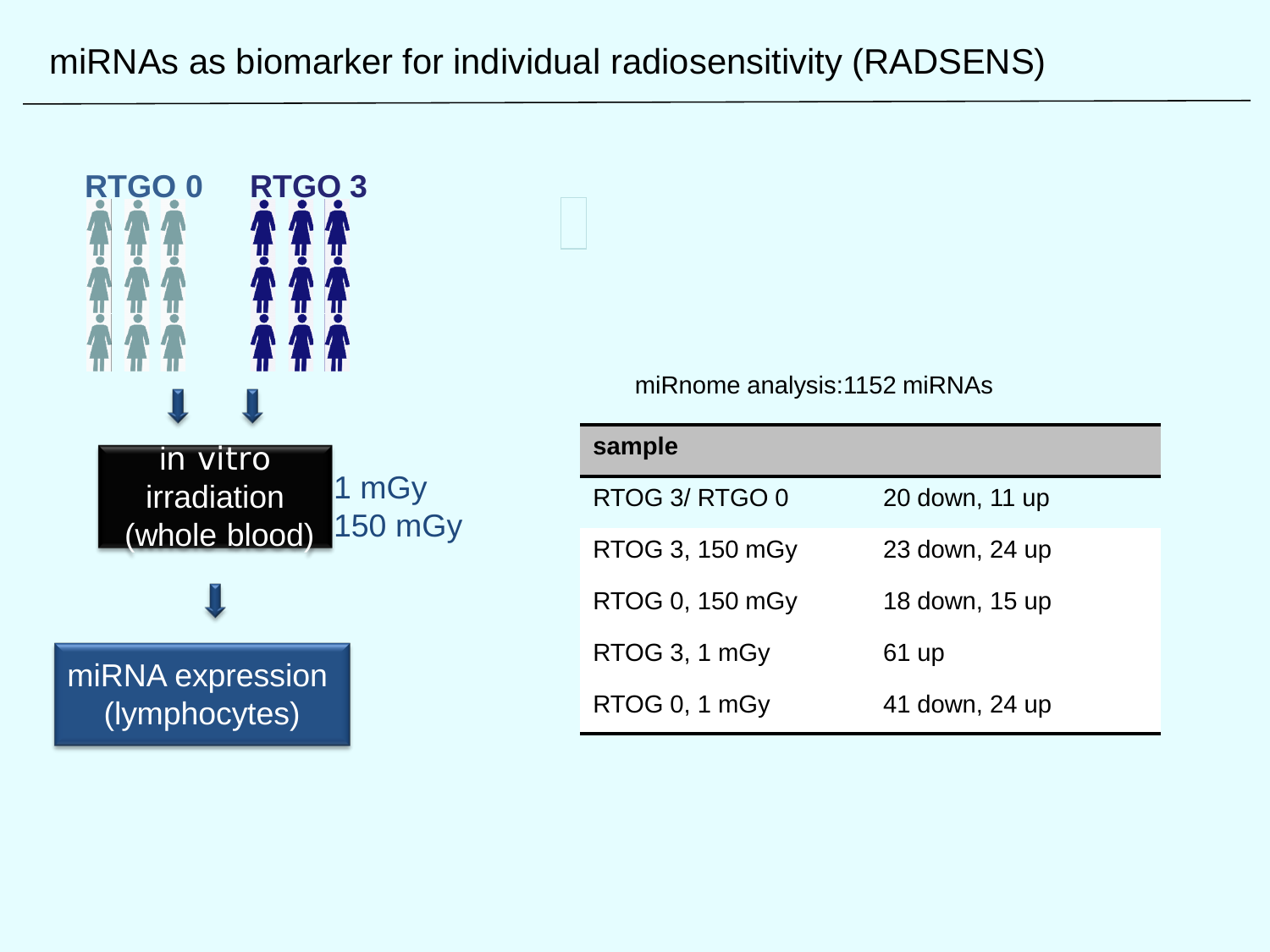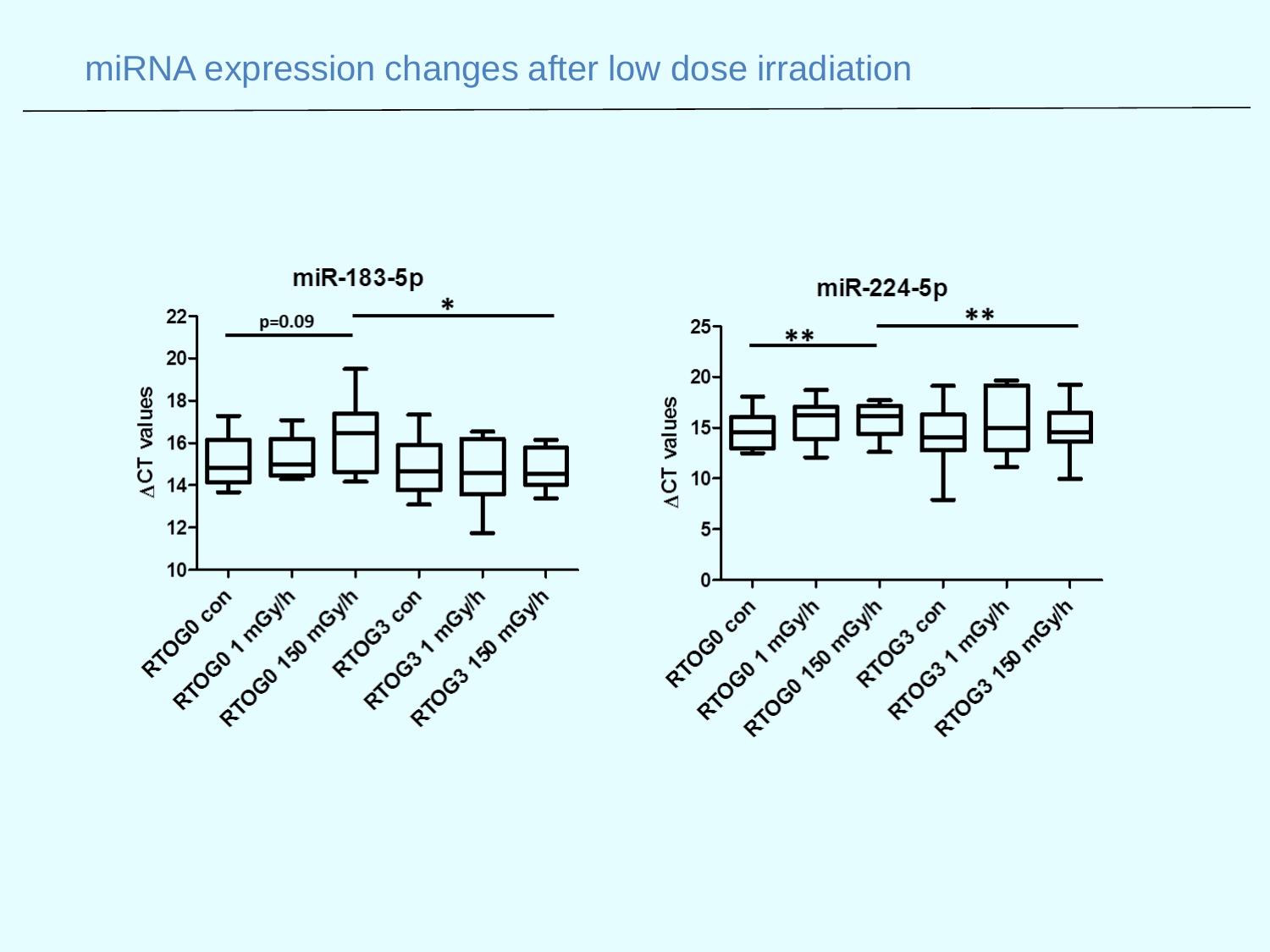# General conclusion

- Patients individual ability to handle oxidative is related to individial respose to radiotherapy
- miRNA biomarkers: validation is ongoing in cellular model system using miRNA inhibitors
- Oxidative stress response, coagulation properties and acute phase response are hallmarks of radiation sensitivity supporting our previous study on oxidative stress response.
	- 8-oxo-dG levels
	- protemic approache
	- SNP in GSTP1